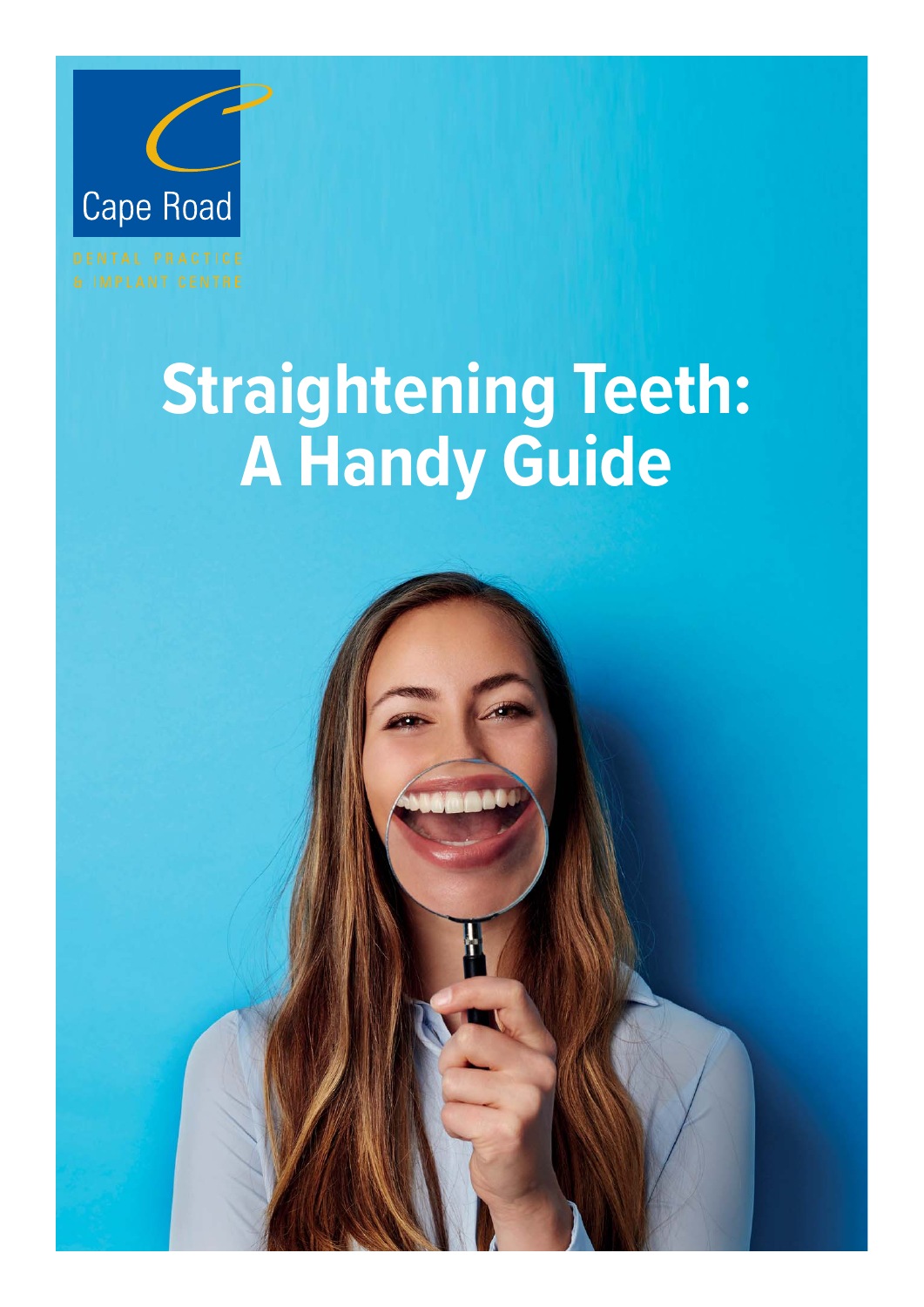

DENTAL PRACTICE **& IMPLANT CENTRE** 

## **Let's get this straight!**

Uneven and crooked teeth can really drag you down and affect your confidence. If you regularly find yourself trying to talk and smile while hiding your teeth, or cringe at selfies, perhaps it's time to explore teeth straightening options?

Thanks to Orthodontic advancements over the past 15 years, there are some great options these days that can help you get the smile you've always wanted. Whereas in the past the first thing that sprang to mind when considering teeth straightening would be a mouth full of metal wires criss-crossing your teeth, unattractive metal braces are thankfully no longer the only way to get straighter teeth

Now your can improve your smile discretely and conveniently. We've put together this useful guide to help you explore your tooth straightening options…

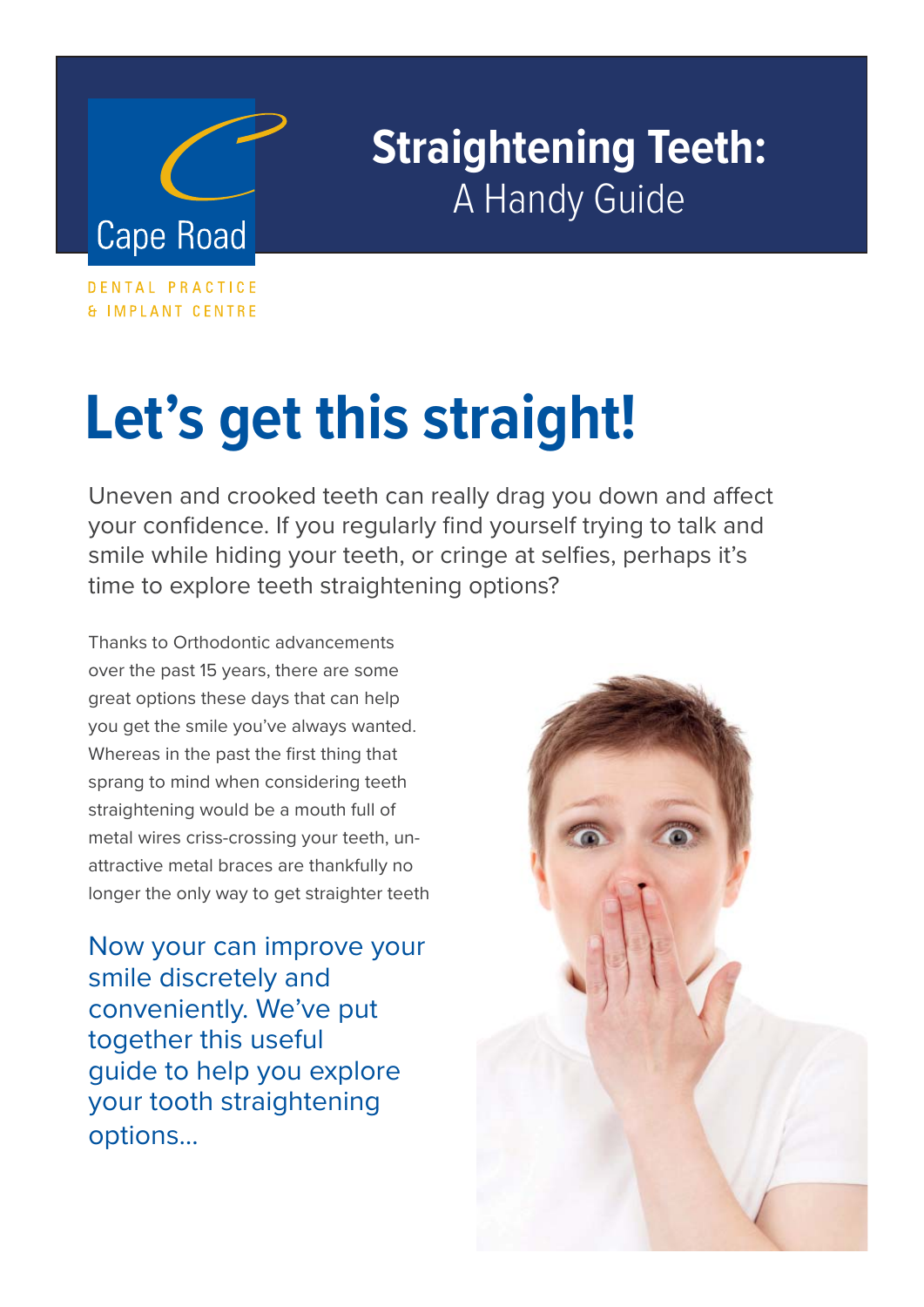

DENTAL PRACTICE **& IMPLANT CENTRE** 

# **What is Teeth Straightening?**

Teeth straightening or 'orthodontic treatment' is used to improve the appearance, position and function of crooked or abnormally arranged teeth. Treatment straightens the teeth and moves them into a better position, creating a more functional, attractive smile.

Having crooked teeth or large gaps between your teeth can cause problems. Food and bacteria could get stuck between the teeth which could cause decay. Similarly, if your teeth stick out, this could cause problems with mouth ulcers and decay, or with speech. Your dentist might suggest that you have your teeth straightened through orthodontics i.e. by wearing a brace. Here are some treatable smile types... which one are you?





Deep bite



Open bite



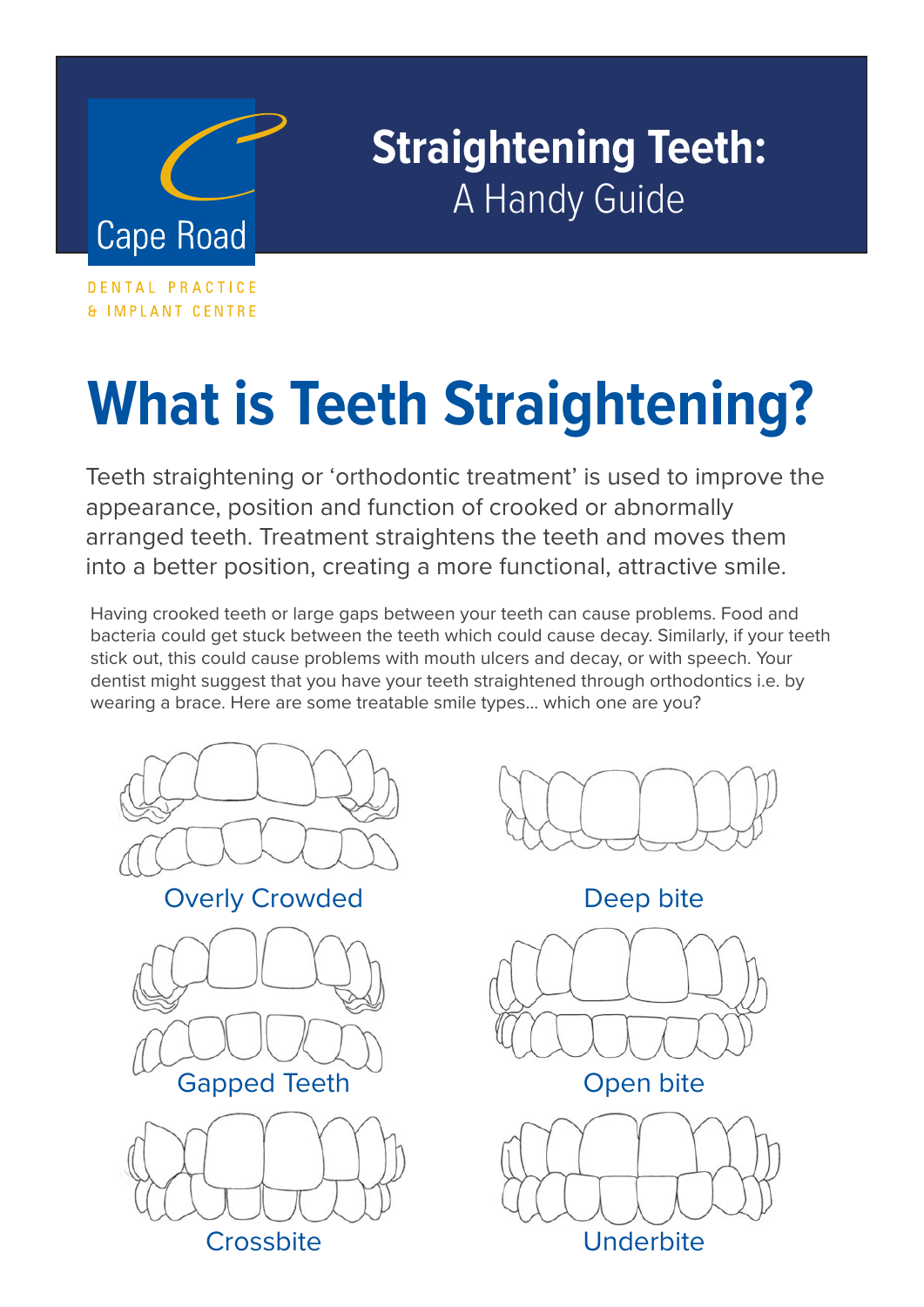# **Cape Road**

## **Straightening Teeth:** A Handy Guide

DENTAL PRACTICE **& IMPLANT CENTRE** 

## **Teeth Straightening options**  What treatment is right for you?

#### Invisalign

Invisalign® straightens teeth using a series of clear plastic aligners. The transparent (almost invisible) removable teeth aligners are custom designed to incrementally adjust your teeth to the desired position. Invisalign® aligners are made of smooth, comfortable and virtually invisible plastic. Uniquely designed for your mouth, you wear them over your teeth as you would a mouth guard and they gently shift your teeth into place.

- No metal brackets to attach
- No wires to tighten.
- Discreet and easy to maintain
- Minimal impact on everyday life

You just pop in a new set of aligners approximately every two weeks until your treatment is complete.

#### Six Month Smiles

Six Month Smiles is a clear braces system designed to straighten your teeth in about 6 months. It is a modern twist on traditional orthodontics through a technique called 'Short Term Orthodontics'. It delivers straighter teeth by straightening a patient's front teeth. The system has taken the best aspects of braces and modified the treatment and the materials to give adults a common-sense, cosmetic solution that fits your lifestyle.





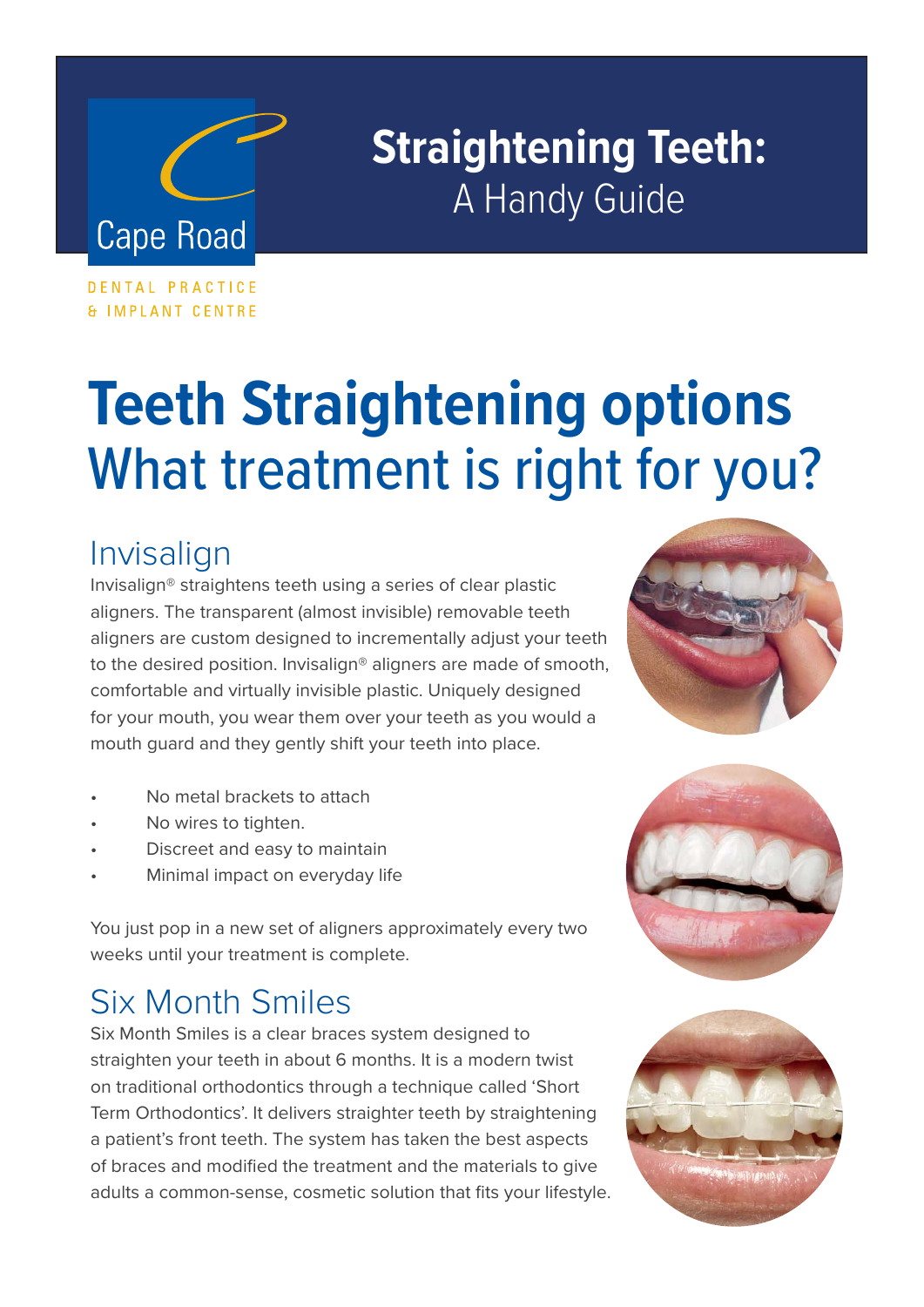# **Cape Road**

## **Straightening Teeth:** A Handy Guide

DENTAL PRACTICE & IMPLANT CENTRE

#### Lingual Braces

Lingual braces are placed behind the teeth (by the tongue and palate), rather than in front, and therefore offer a great cosmetic alternative for those who want their teeth straightened, without the braces showing.

Lingual braces can be used to treat a variety of orthodontic problems and are a discreet way of straightening teeth compared with traditional metal braces. They are comprised of small brackets and arch wires that are bonded to the back of the teeth making them virtually invisible to other people.

### Traditional Braces

Ceramic braces are the same size and shape as metal braces, except that they have tooth-colored or clear brackets that blend in to teeth. Some even use tooth-colored wires to be even less noticeable.

#### Clear Ceramic Braces

Ceramic braces are the same size and shape as metal braces, except that they have tooth-colored or clear brackets that blend in to teeth. Some even use tooth-colored wires to be even less noticeable.

Whether you're considering straightening your teeth for aesthetic reasons or medical ones, there are many great adult-friendly options. You're never too old to make a start.





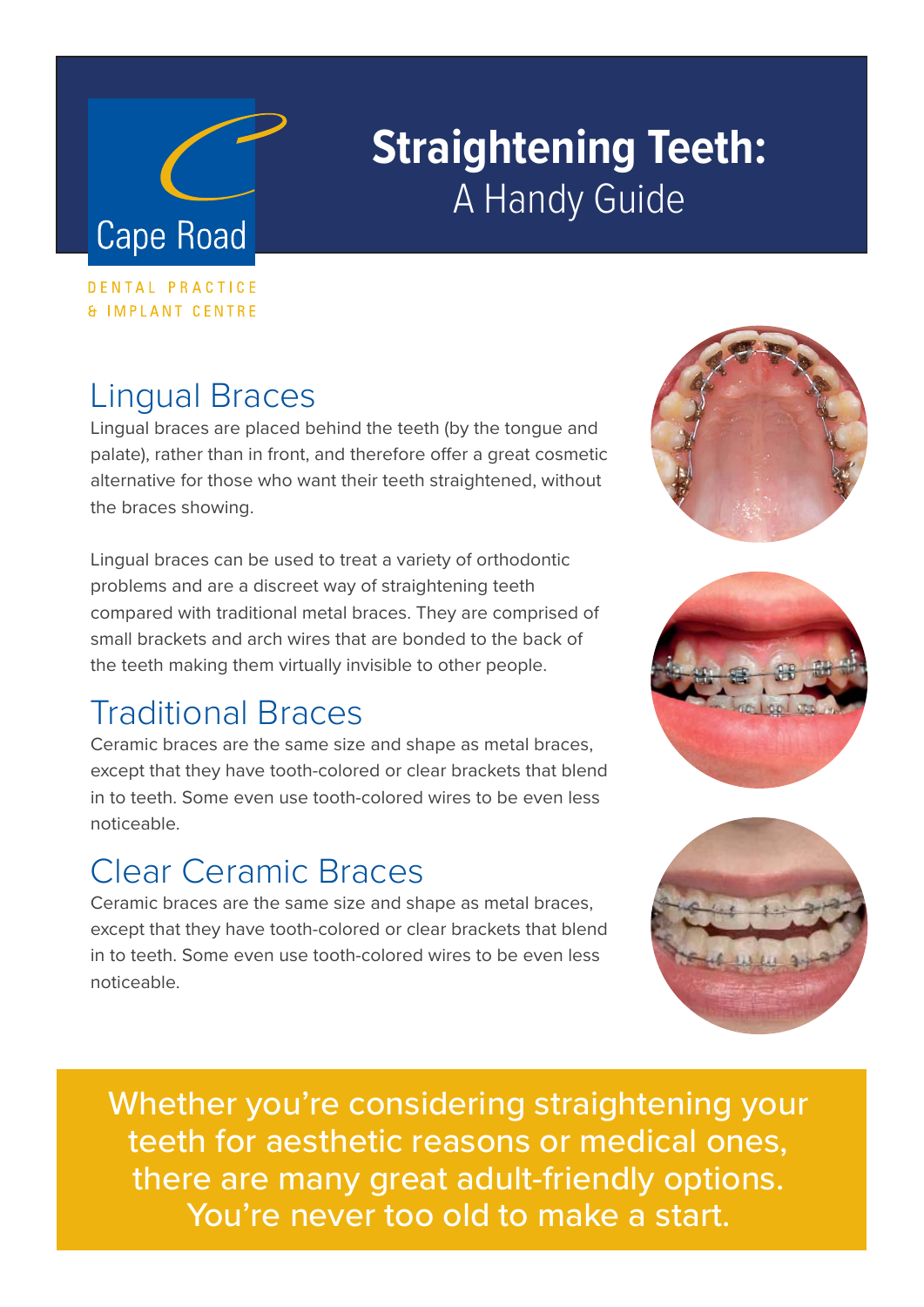

DENTAL PRACTICE **& IMPLANT CENTRE** 

## **What our happy patients have to say...**

#### **The Cape Road dental team were excellent"**

"Cape Road Dental Practice was like a breath of fresh air. At my first visit, friendly staff members welcomed me and the team conducted a professional consultation. They asked me a number of questions such as 'what is your biggest fear?' and 'what matters to you the most in life?' I said that my biggest fear was to smile in public and I wanted to be more confident."

#### **"It was like going to see my best friend, that's how comfortable they made me feel."**

 "Throughout the whole process it was as if the Cape Road team were with me every step of the way. I knew I could have total confidence in their ability. The treatment was carried out smoothly and professionally; I loved going to the clinic, knowing each time I left that I was one step closer to my dream smile. The team are professional, very sincere, and very supportive. It was almost like going to see my best friend, that's how comfortable they made me feel."

#### **"The Cape Road team have changed my life"**

"No one can fully understand how much it means to me to be able to smile and not worry about what people think of my horrible teeth. But they can see that now I'm definitely a much more confident and happier person. The Cape Road team have changed my life for the better."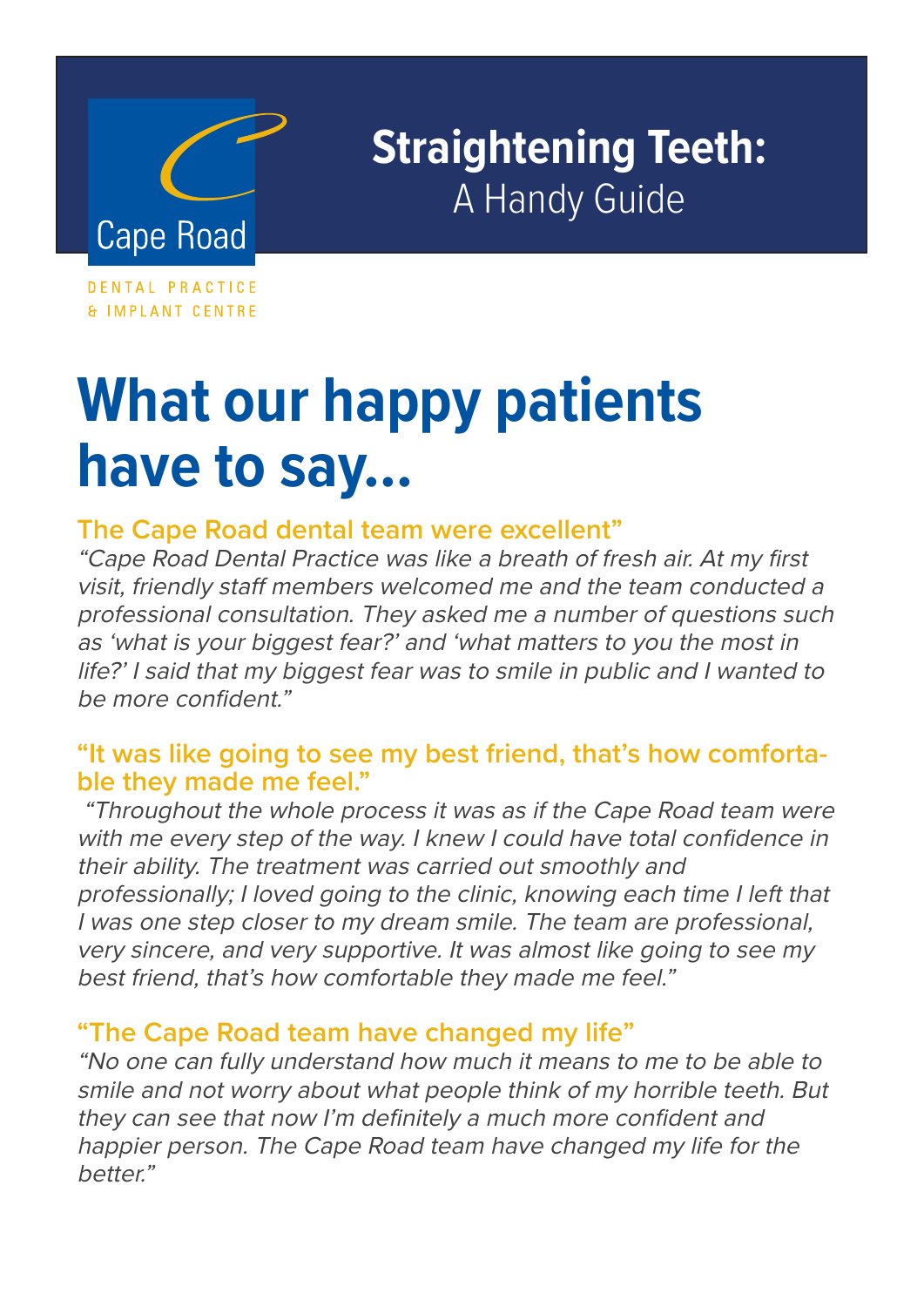

DENTAL PRACTICE & IMPLANT CENTRE

## **The team at Cape Road**

Dr Marcus Gambroudes and Dr Dominic Wild head up our team of expert dentists. Both are extremely experienced in the field of orthodontics.

Dominic is a Gold Invisalign Provider and has helped many patients achieve great smiles using both the Invisalign and the six month smiles systems. These guys really know what they're doing, so your smile is in good hands!